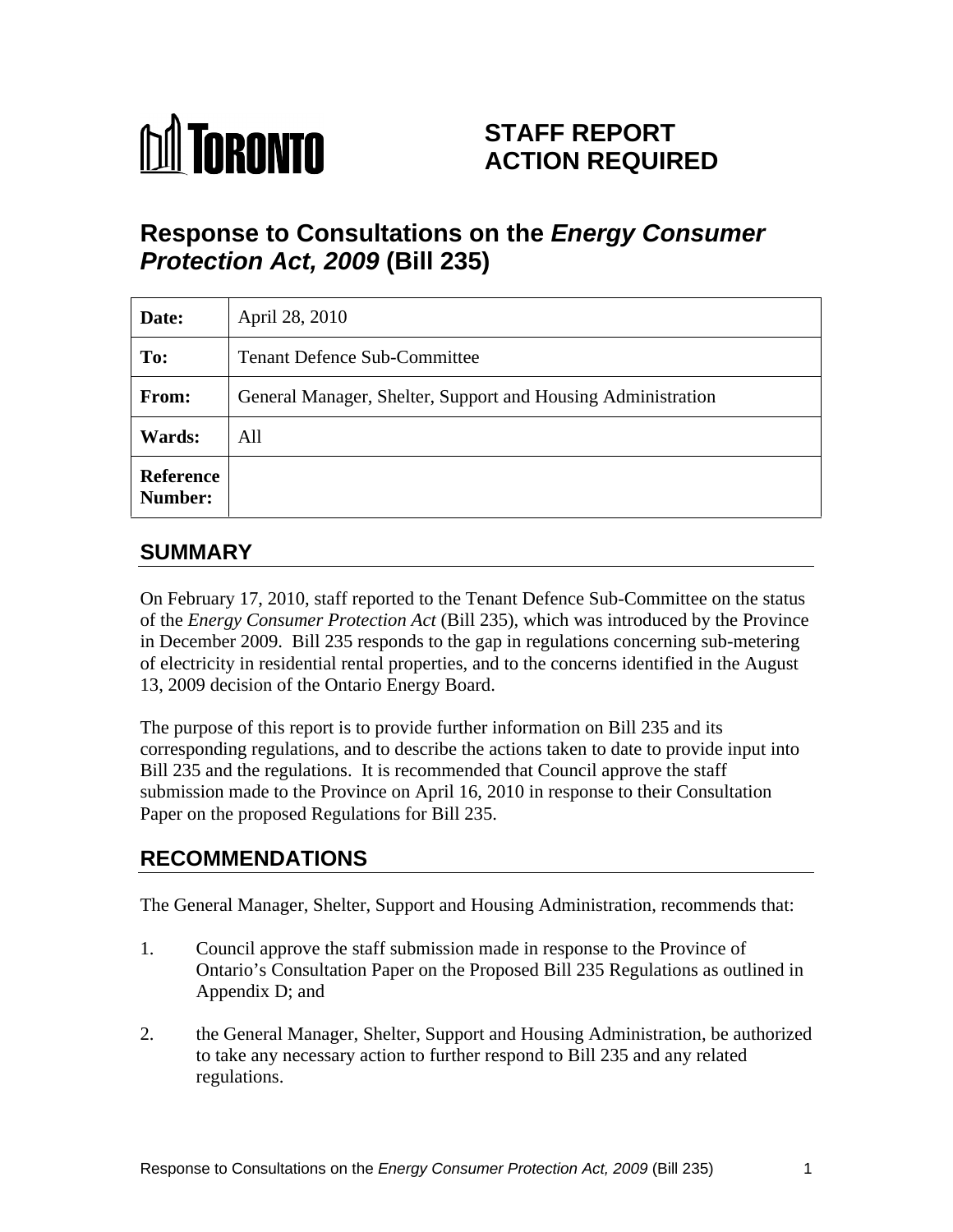#### **Financial Impact**

There are no financial implications arising from this report.

## **DECISION HISTORY**

On June 17, 2008, the Community Development and Recreation Committee considered a report from the General Manager, Shelter, Support and Housing Administration, on sub metering provisions in the *Residential Tenancies Act* and their impact on tenants and landlords.

<http://www.toronto.ca/legdocs/mmis/2008/cd/minutes/2008-07-04-cd17-mn.pdf>

At its January 27 and 28, 2009 meeting, Council approved a report titled "Installation of Sub-Meters in Residential Rental Units and Its Impact on Tenant Affordability". The report provided recommendations regarding the fair transfer of responsibility for payment of utility costs from the landlord to the tenant. The recommendations, as approved by Council, are listed in Appendix A.

<http://www.toronto.ca/legdocs/mmis/2009/cd/reports/2009-01-12-cd21-cr.pdf>

On September 30, 2009, Council approved several resolutions concerning the development of sub-metering legislation or regulations by the Ontario Energy Board or Ontario Government, including authorization for staff to participate in the process. Council also considered a report from the General Manager, Shelter, Support and Housing Administration, on: (1) the August 13, 2009 Order from the Ontario Energy Board (OEB) on smart sub-meters installed by landlords in residential buildings and the impact on tenants; (2) strategies available to tenants who currently have had their units sub-metered and, as a result of the OEB Order, are no longer obliged to pay energy costs directly; and (3) what measures would increase fairness.

<http://www.toronto.ca/legdocs/mmis/2009/cc/minutes/2009-09-30-cc40-mn.htm> [http://www.toronto.ca/legdocs/mmis/2009/cc/bgrd/backgroundfile-23859.pdf.](http://www.toronto.ca/legdocs/mmis/2009/cc/bgrd/backgroundfile-23859.pdf)

On February 17, 2010, the General Manager, Shelter, Support and Housing Administration, provided an Information Report on Bill 235 to the Tenant Defence Sub- Committee. The report detailed the actions taken by staff in responding to the earliest version of the Bill and attached a submission made by the City Manager. The submission is attached as Appendix B.

<http://www.toronto.ca/legdocs/2010/agendas/committees/td/td100217/it002.pdf>

## **ISSUE BACKGROUND**

The majority of tenant rents in Toronto have historically included utility charges, including electricity. In order to remove electricity costs from rent and have tenants pay separately, some landlords in Toronto have introduced sub-metering. To date, there has been an absence of clear regulatory guidance in respect of sub-metering of residential rental properties.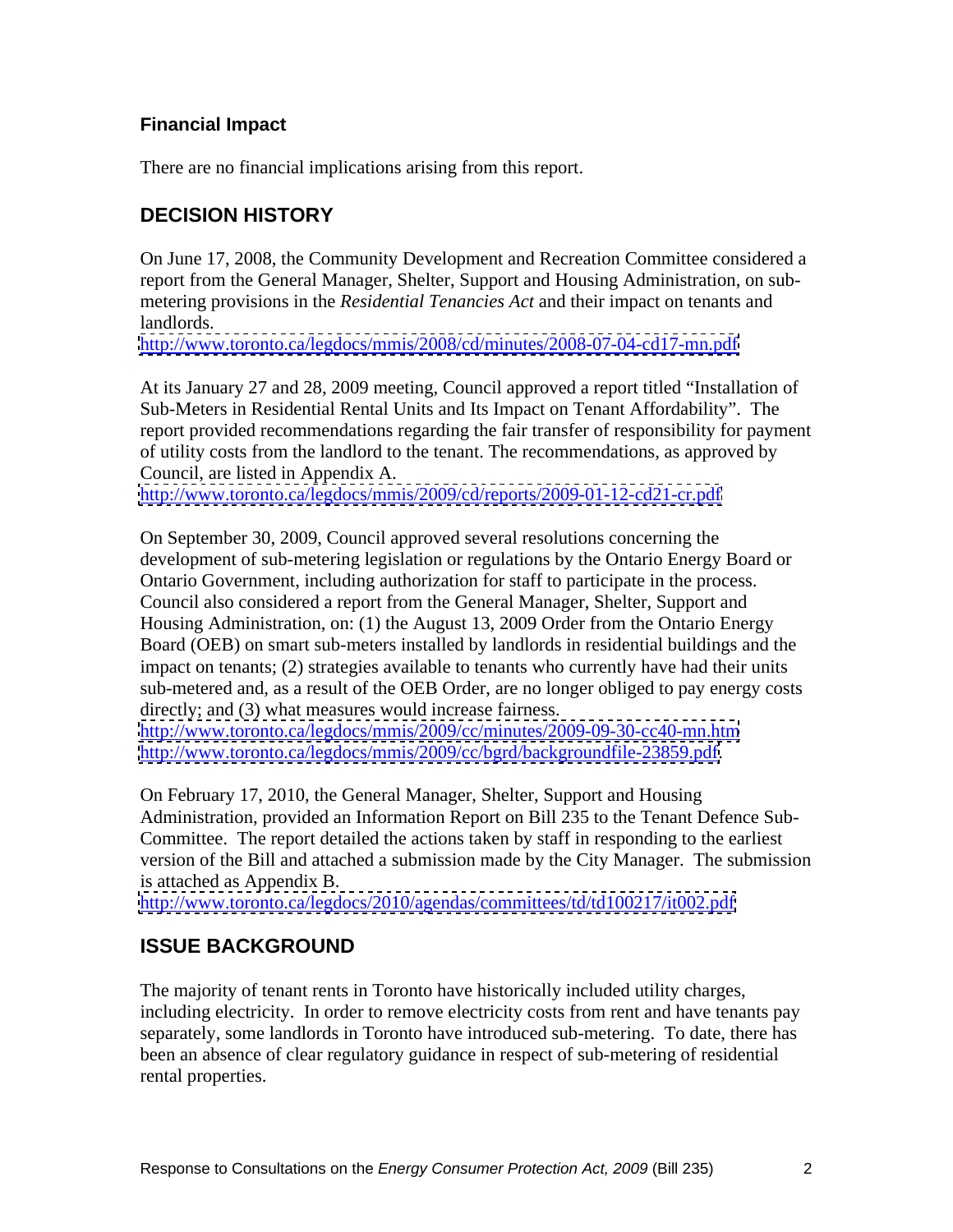#### **Ontario Energy Board:**

The Ontario Energy Board (OEB) regulates the energy and gas sectors in Toronto. It has made a number of decisions concerning sub-metering in residential rental properties.

On March 24, 2009, the OEB issued Compliance Bulletin 200901, which stated that landlords of residential rental properties may not install sub-meters (available at: [http://www.oeb.gov.on.ca/OEB/\\_Documents/Compliance/Compliance\\_Bulletin\\_200901](http://www.oeb.gov.on.ca/OEB/_Documents/Compliance/Compliance_Bulletin_200901).  $pdf$ ).

On May 5, the OEB began a review to determine whether to permit sub-metering in residential rental properties. The Council report approved on January 27 and 28, 2009 was submitted to the OEB as the City's submission to the review.

On August 13, 2009, the OEB issued a Decision and Order finding that all existing sub metering arrangements were unenforceable and must be unwound. The OEB Order permitted sub-metering in rental residential buildings provided that certain terms and conditions are met. The Order stated that existing agreements must be renegotiated under the newly established terms. The Order was intended to provide interim "regulatory guidance" with terms and conditions to provide reasonable protection for all affected parties until such time as the provincial government puts in place a comprehensive legislative package. The Order noted that the Minister of Energy and Infrastructure intended to enact regulations to authorize discretionary metering activity by landlords, and that existing smart metering provisions in the *Residential Tenancies Act* had been enacted but not proclaimed. Staff reviewed the Order and provided details as to tenant protections in the following report:

<http://www.toronto.ca/legdocs/mmis/2009/cc/bgrd/backgroundfile-23859.pdf>

#### **Provincial Government:**

The Province enacted sections 137 and 138 of the *Residential Tenancies Act* in 2008. These provisions permitted landlords to unilaterally sub-meter residential rental units, provided that rents were reduced to take into consideration the removal of electricity which was previously included in such rents. The provisions were opposed by both tenant and landlord advocates and were never proclaimed by the Province.

On December 8, 2009, the Province introduced Bill 235 which will, if proclaimed, introduce new provisions in the *Electricity Act* and will replace the un-proclaimed sections 137 and 138 of the *Residential Tenancies Act*.

#### **Summary of Bill 235:**

Bill 235 passed first reading on April 22, 2010. Bill 235 is divided into two parts. The first amends the *Electricity Act* by regulating the practices of energy retailers. The second amends the *Residential Tenancies Act* by regulating the situations and conditions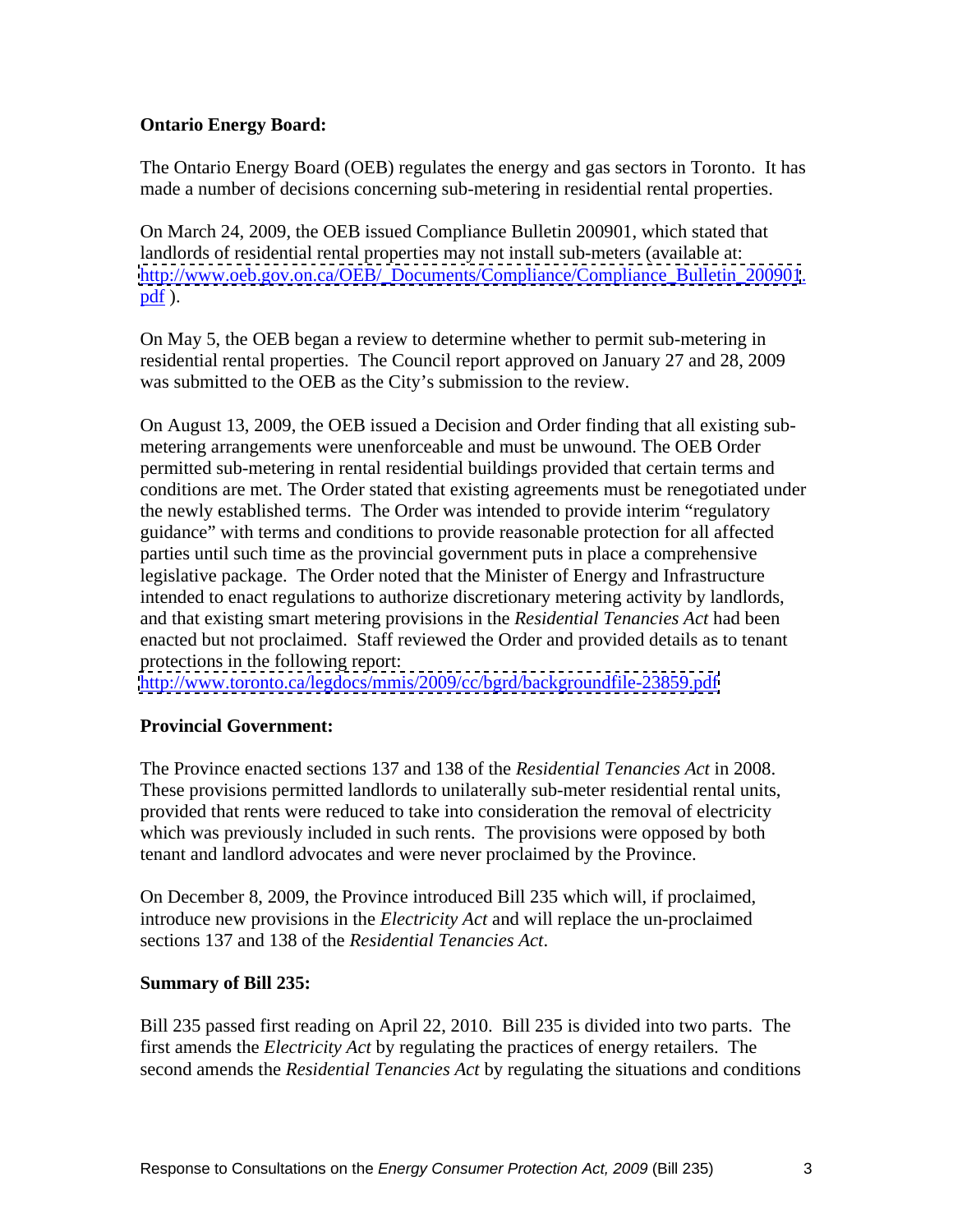under which landlords may introduce sub-meters in residential rental properties and may apportion utility costs (gas, water, electricity) for properties with six or fewer rental units.

In addition to Bill 235, regulations are required from both the Ministry of Energy and Infrastructure (in relation to the practices of energy retailers) and the Ministry of Municipal Affairs and Housing (in relation to the *Residential Tenancies Act*). This report addresses the regulations related to the *Residential Tenancies Act*. To date, the Ministry of Energy and Infrastructure has not released a consultation paper or proposed regulations in respect of the amendments to the *Electricity Act*. Staff have been informed that these regulations may be developed in the fall of 2010.

The principal initiatives introduced in the second part of Bill 235 are as follows. Where the term "prescribed" is used, it refers to information that will be set out in the regulations that will accompany Bill 235. Please see the next section for additional information concerning the regulations.

- a. *Consent from existing tenants*. Sitting tenants must consent in order for landlords to be able to install sub-meters and for tenants to be separately billed for electricity use. Prior to obtaining consent, landlords must disclose prescribed
- information to tenants.<br>b. *Reduction in rent*. Where tenants consent to sub-metering, rents must be reduced.<br>The manner in which the reduction will be determined will be set out in the corresponding regulations.
- c. *Disclosure to prospective tenants*. While landlords may install sub-meters on turnover without tenant consent, prospective tenants must be provided with certain information (to be set out in the regulations).
- d. *Energy upgrades in residential rental buildings*. Prior to sub-metering, landlords must meet prescribed energy efficiency standards for appliances and suites.
- e. *Apportionment of utility costs*. In residential rental properties with six or fewer rental suites, landlords may apportion utility costs and pass these on to their tenants separate from the rent subject to certain conditions.

Bill 235 is premised on the assumption that sub-metering alone will result in reductions in energy consumption by tenants. Accordingly, Bill 235 is not accompanied by grant programs to introduce energy efficient modifications within residential rental properties, nor by education programs to assist tenants in reducing their energy consumption.

Bill 235 passed Third Reading on April 22, 2010.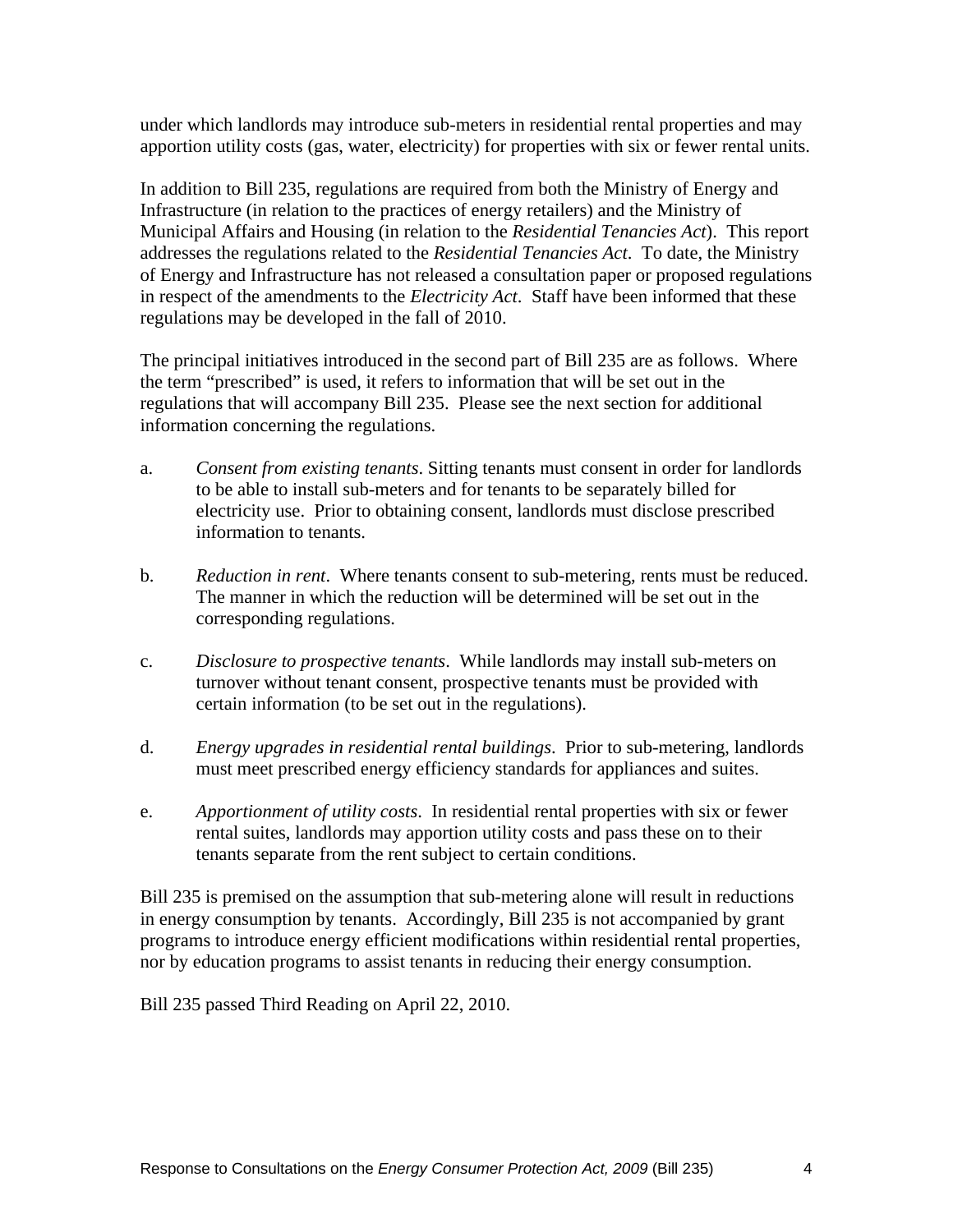#### **Status of Bill 235 Regulations:**

The Ministry of Municipal Affairs and Housing (MMAH) released a Consultation Paper in March 2010 setting out its preliminary perspectives in respect of regulations for Bill 235 and seeking input. The Consultation Paper suggested positions on the following issues and requested feedback:

- Energy Efficiency Standards
- Rent Reductions
- Revisions to Rent Reductions
- Disclosure to Tenants
- Tenants Application for Breach of Obligations by Landlord
- Notices by Landlord
- Authorization of Suite Meter Installation and Use of Suite Meters for Billing
- Treatment of Social Housing
- Apportionment of Utility Costs

MMAH held stakeholder meetings on the scope of the regulations in late March and early April 2010.

## **COMMENTS**

Opportunities for public consultation have been provided at different points throughout the process.

The following actions have been taken in respect of Bill 235 and related regulations:

1. Environmental Bill of Rights (EBR) Registry Submission on Bill 235

As noted earlier, Bill 235 was introduced in the Legislature on December 8, 2009. On that date the Bill was also posted on the provincial EBR Registry for comment by February 6, 2010.

Accordingly, Shelter, Support and Housing Administration Division staff researched the Bill, sought a briefing from the Province, and assembled an Interdivisional Working Group which included staff from relevant divisions and agencies, including Facilities Management, the Affordable Housing Office, Toronto Community Housing Corporation, Toronto Environment Office, Strategic and Corporate Policy, Tower Renewal, the Toronto Atmospheric Fund, and Legal Services. The Interdivisional Working Group collaborated on each of the submissions made.

The EBR Registry submission, dated February 6, 2010, from the City Manager included preliminary concerns with the Bill, most notably the lack of energy efficiency standards, corresponding funding, and detailed protections for tenants.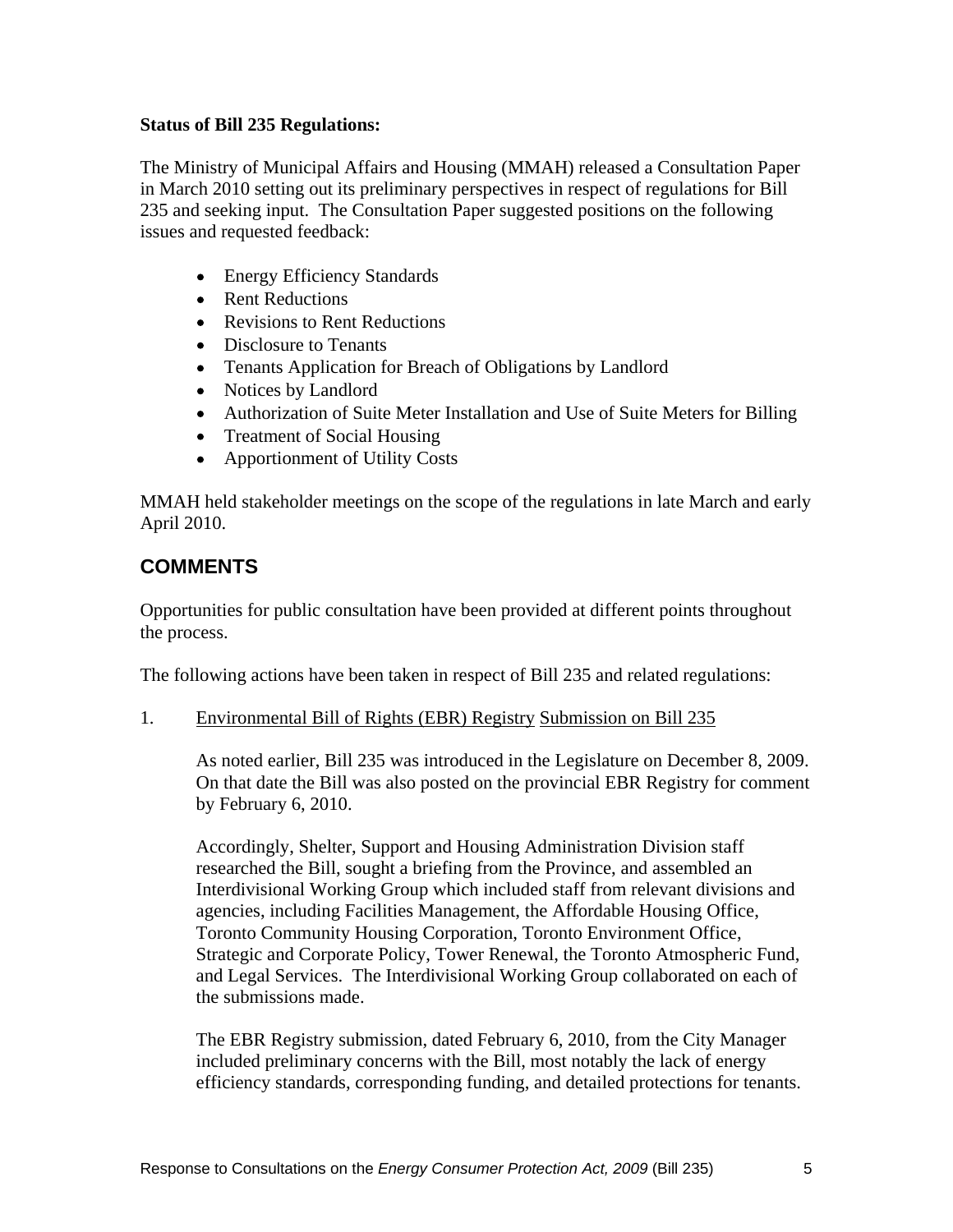The submission was included in the Information Report to the February 17, 2010 meeting of the Tenant Defence Sub-Committee and is attached as Appendix B.

#### 2. Standing Committee on General Government Submission on Bill 235

Following Second Reading, Bill 235 was referred to the Legislature's Standing Committee on General Government for review. The Mayor provided a written submission to the Standing Committee, dated March 23, 2010 (see Appendix C).

#### 3. Submission on Regulations related to Bill 235

As noted earlier, the Ontario government released a Consultation Paper on Regulations related to the laws affected by Bill 235. City staff from the Interdivisional Working Group attended stakeholder meetings held on April 6, 2010 respecting private rental housing, and on April 8, 2010 respecting social housing. Attendance at these meetings provided City staff with the opportunity to hear the perspectives of landlord and tenant advocacy groups and develop the staff submission in response to the Consultation Paper.

The April 16, 2010 submission made by the General Manager, Shelter, Support and Housing Administration, in respect of the Bill 235 regulations is attached as Appendix D. The covering letter notes that "these are staff positions, and while they are consistent with past positions of Council, this submission has not yet been approved by Council. We are submitting it in advance of consideration by Council in view of the very limited time available for making the submission."

Bill 235 responds to a gap in existing regulations concerning the ability of landlords to sub-meter residential rental properties and corresponding tenant protections. Staff have concerns regarding the impact of Bill 235 on vulnerable tenants and on energy conservation. From a tenant protection perspective, staff have noted: the absence of tenant education programs; the possibility of widespread applications by landlords for above-guideline increases in rents; and the administrative hurdles tenants will need to overcome in assessing the energy efficiency of their rental units. In terms of energy efficiency, staff noted the missed opportunity to directly support major energy improvements and therefore achieve major energy savings.

Overall, staff submit that Bill 235 could go farther in achieving its goals by including further amendments to the *Residential Tenancies Act* to protect vulnerable tenants and by offering additional incentives to achieve energy efficiency in rental buildings.

## **NEXT STEPS**

Staff will undertake the following:

• Continue to monitor the development of Bill 235 and the related regulations, including those to be introduced by the Ministry of Energy and Infrastructure; and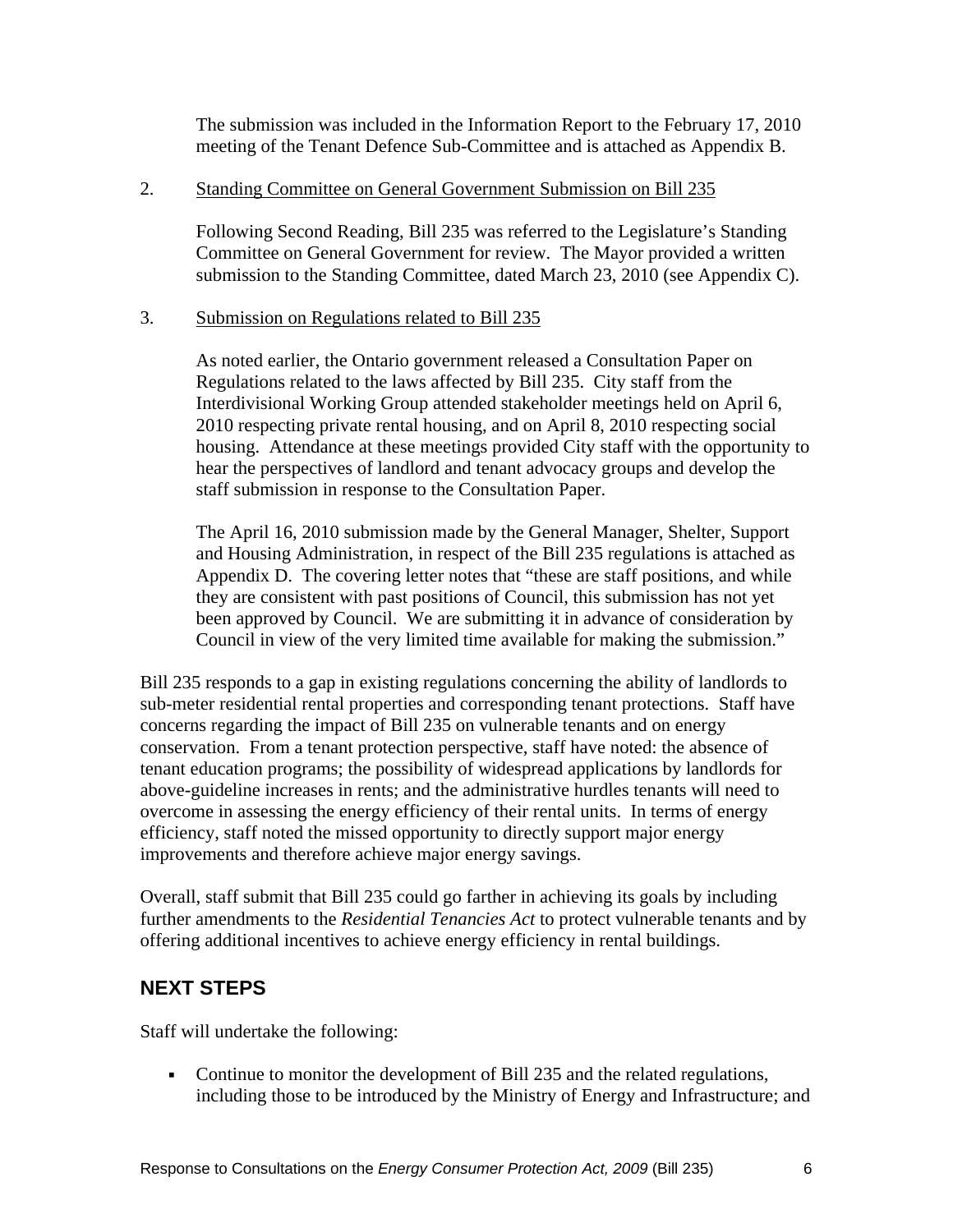Seek to ensure that adequate information is provided to landlords and tenants as to their rights pursuant to Bill 235, including advocating to the Provincial government for education programs in support of Bill 235.

#### **CONTACT**

Katherine Chislett, Director, Housing & Homelessness Support & Initiatives Shelter, Support and Housing Administration Division Tel: 416-397-0260; E-mail: kchisle@toronto.ca

Alexandra Flynn, Policy Development Officer Housing & Homelessness Support & Initiatives Shelter, Support and Housing Administration Division Tel.: 416-397-7518; E-mail: aflynn@toronto.ca

#### **SIGNATURE**

Phil Brown General Manager Shelter, Support and Housing Administration

## **ATTACHMENTS**

| Appendix A: Recommendations approved by Council, January 27 and 28, 2009,<br>respecting the report titled "Installation of Sub-Meters in Residential<br>Rental Units and Its Impact on Tenant Affordability" |
|--------------------------------------------------------------------------------------------------------------------------------------------------------------------------------------------------------------|
| Appendix B: EBR Submission on Bill 235, <i>Energy Consumer Protection Act</i> , from the<br>City Manager (February 5, 2010)                                                                                  |
| Appendix C: Mayor's Written Submission to the Standing Committee on General<br>Government of the Ontario Legislature regarding Bill 235 (March 23,<br>2010)                                                  |
| Appendix D: Staff Submission on Bill 235 Regulations Consultation from the General<br>Manager, Shelter, Support and Housing Administration (April 16, 2010)                                                  |

 $\overline{\phantom{a}}$  , we can assume that the contract of  $\overline{\phantom{a}}$  , we can assume that the contract of  $\overline{\phantom{a}}$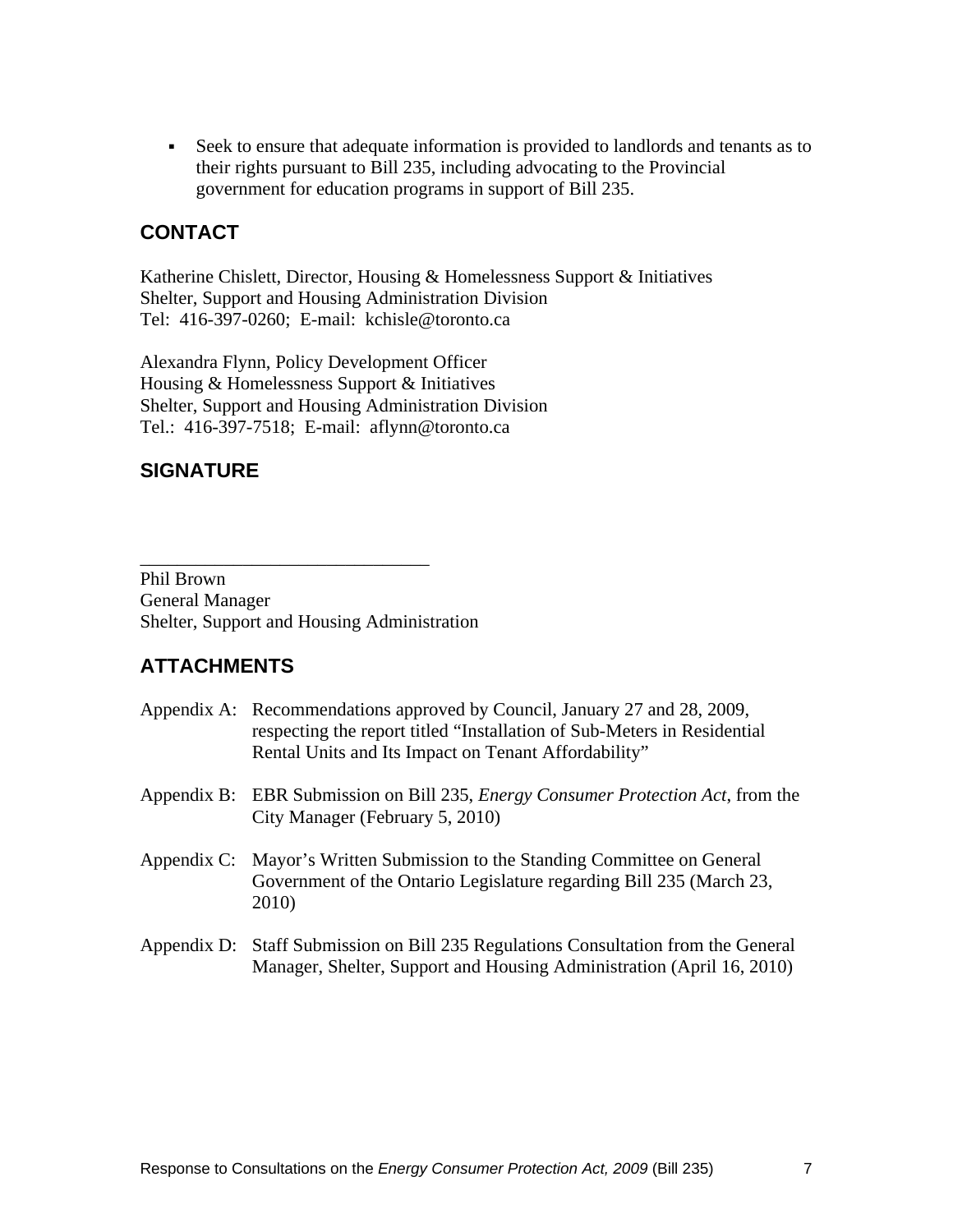#### **Appendix A**

#### **Recommendations approved by Council, January 27 and 28, 2009, respecting the report titled "Installation of Sub-Meters in Residential Rental Units and Its Impact on Tenant Affordability"**

Community Development and Recreation Committee Report CD21.4.

#### **Installation of Sub-meters in Residential Rental Units and Its Impact on Tenant Affordability Units**

City Council Decision

City Council on January 27 and 28, 2009, adopted the following:

- 1. City Council request the Minister of Municipal Affairs and Housing to move quickly to enact sections 137 and 138 of the Residential Tenancies Act, and develop regulations which will ensure that comprehensive and effective energy efficiency measures are in place prior to hydro being removed from the rent, and that rent reductions be calculated in a fair and transparent manner.
- 2. Until such time as sections 137 and 138 are enacted, City Council request the Minister of Municipal Affairs and Housing to immediately take steps to improve protection for tenants from negative impacts of sub-metering, including:
	- a. implementing interim information and communication programming to support tenants in understanding and enforcing their rights under section 125 of the Residential Tenancies Act;
	- b. legislative amendments to section 125 to ensure fair practices in the transfer of hydro costs from landlords to tenants, including requirements for informed consent; and
	- c. regulatory amendments to section 125 to ensure a fair and transparent determination of rent reductions.
- 3. City Council request the Minister of Energy and Infrastructure to review the provincial regulatory and incentive environment as it applies to sub-metering in multi-residential rental properties, and to move quickly to put in place measures to ensure fair practices and protect tenants, including licensing of sub-meter providers operating in rental residential buildings.
- 4. City Council request the Chair of the Cabinet Committee on Poverty Reduction to support enhanced funding to programs that help low-income tenants to pay hydro costs when they cannot afford the cost of this vital service, and to take other actions towards reducing energy poverty.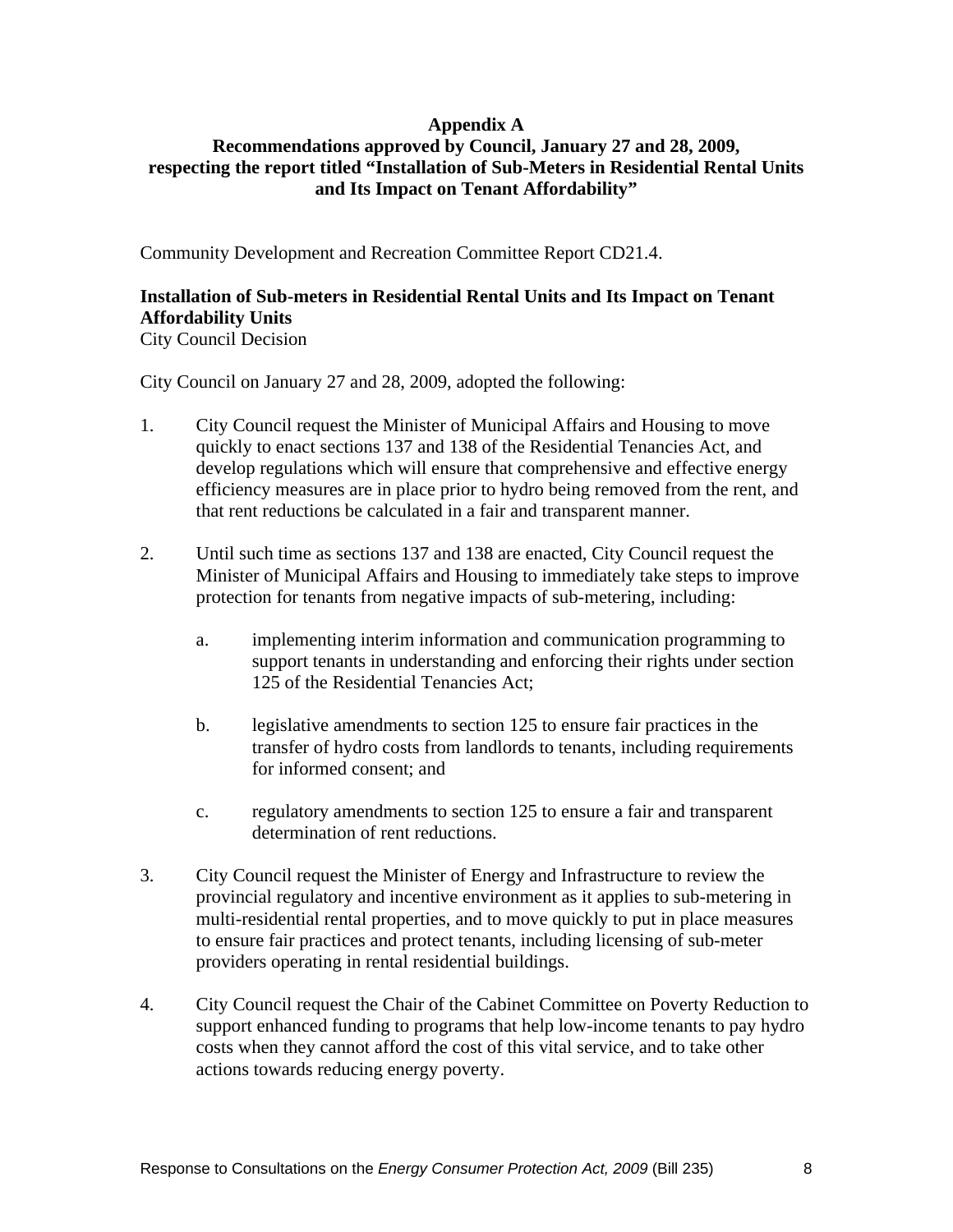- 5. City Council delegate authority to the General Manager, Shelter, Support and Housing Administration, to allocate up to \$25,000 from the Tenant Defence Grant Fund to support tenant dispute applications, in partnership with one or more Toronto community legal clinics, on issues related to the removal of hydro as a service included in the rent, and to report to the Tenant Defence Sub-committee on the results of any cases funded under this recommendation.
- 6. City Council send a copy of this report to the Ontario Energy Board, the Ontario Power Authority, Ontario's Chief Energy Conservation Officer, the Ministry of Energy and Infrastructure, the Ministry of Municipal Affairs and Housing, the Landlord and Tenant Board, and Toronto Hydro to advise of Council's concerns about tenant protection and fair rent reductions where hydro is removed as a service included in the rent.
- 7. City Council request the Province of Ontario to put a hold on the installation of "smart meters" in residential rental units until such time as the appropriate legislative amendments and/or regulations have been brought into force.
- 8. City Council forward these recommendations to all municipalities in Ontario with a population of over 30,000.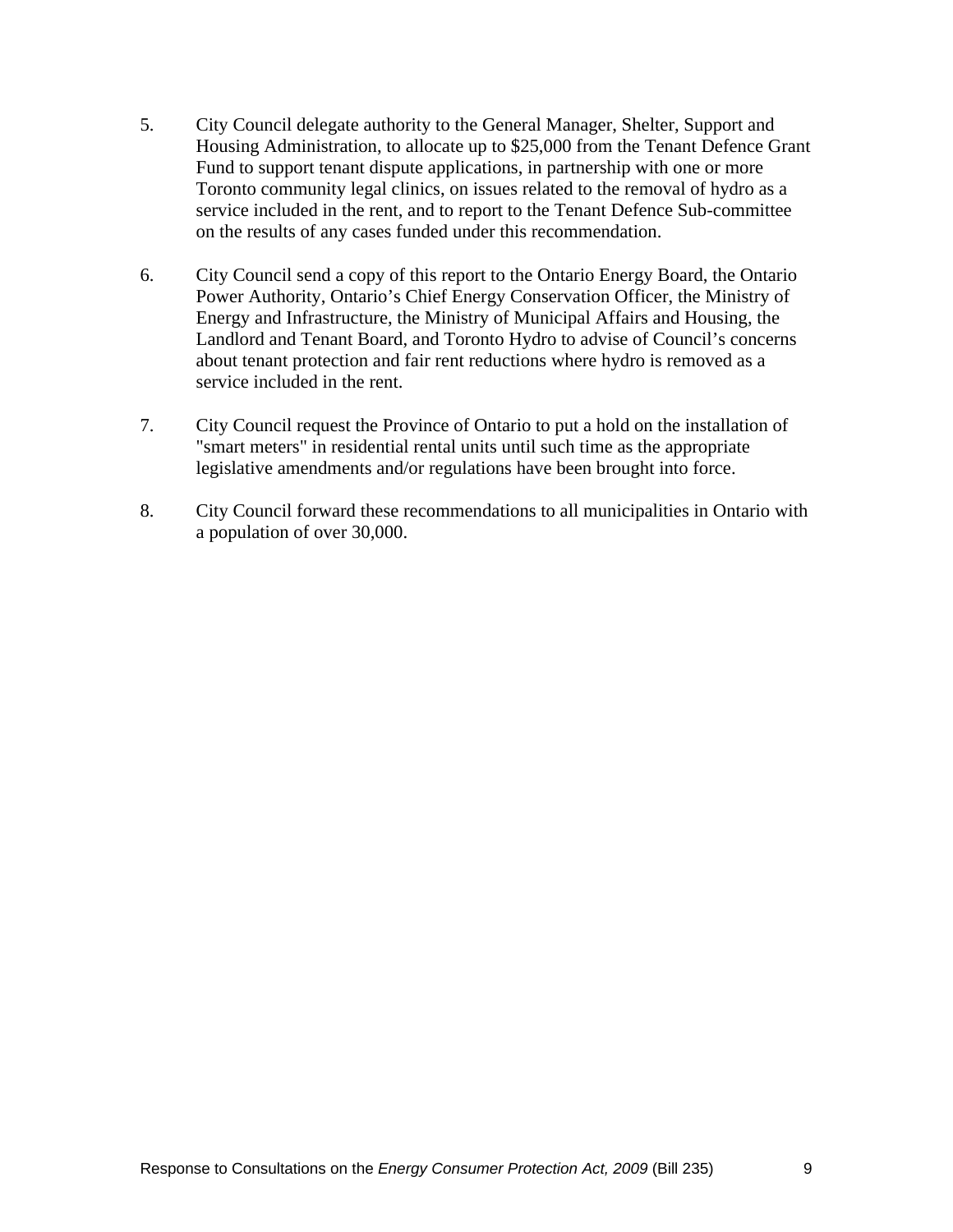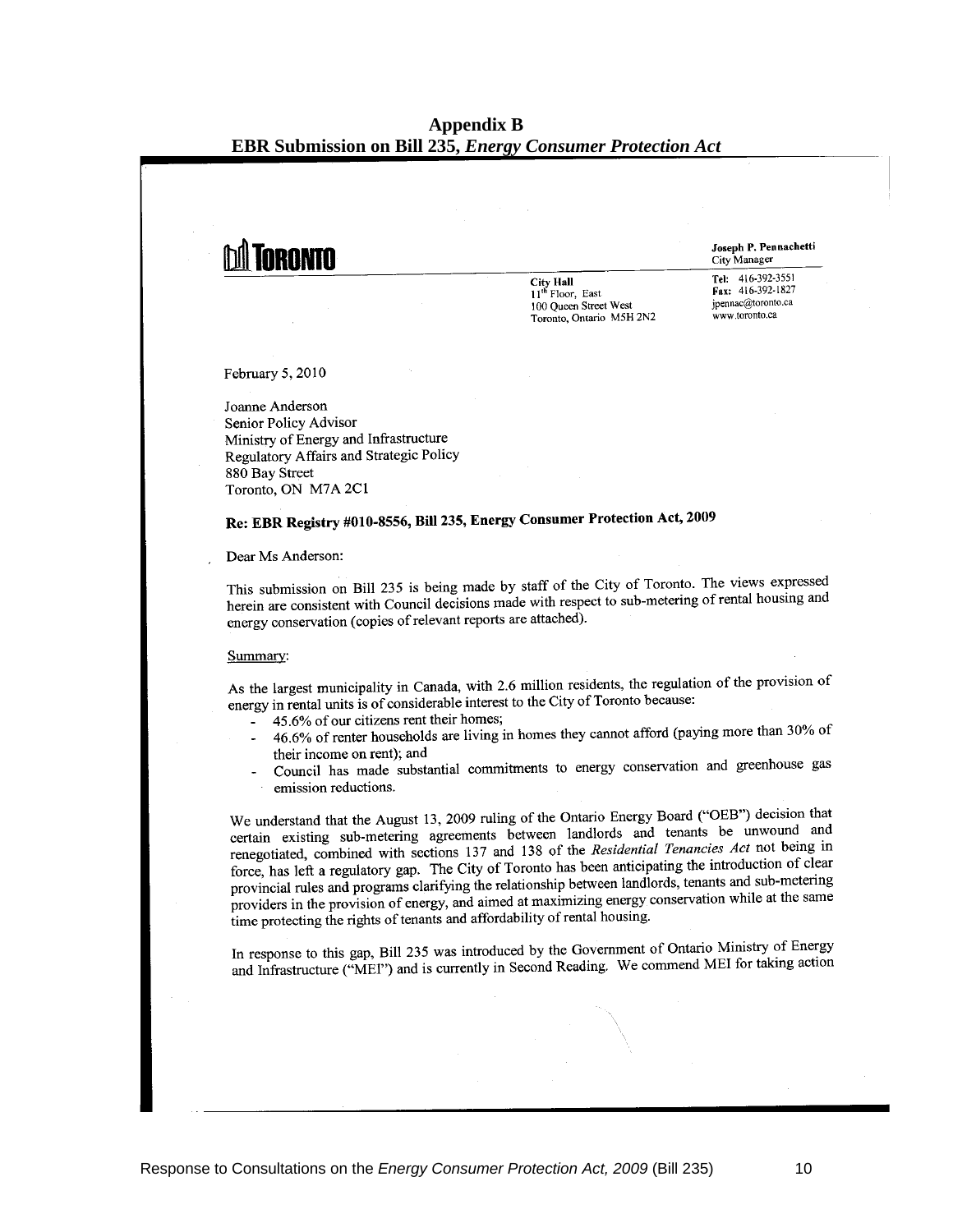to address the regulatory gap, and its efforts to look for ways to balance fair treatment of landlords and tenants with the objective of reducing electricity consumption in Ontario.

The City of Toronto is concerned that Bill 235 may not adequately address two critical issues of significance to the City:

- the need for and proper use of incentives to achieve energy conservation; and
- protections for tenants, including social housing tenants, in respect of sub-metering providers  $\omega$  . to ensure informed consent and fair rent reductions.

More generally, it is unclear whether there is evidence to support the view that legislation which facilitates the transferring of electricity costs included in the rent to electricity costs being paid directly by tenants would significantly contribute to energy conservation. Additional information about each of these issues is provided below.

The City of Toronto urges MEI to review Bill 235 and make amendments which may be required to address these issues. Further, the City of Toronto suggests that consideration be given to programming which would be required to support implementation of Bill 235, including such things as assessment of energy standards, monitoring, and capital grants programs.

The City of Toronto also notes that the absence of draft Regulations accompanying Bill 235 makes it very difficult to appreciate the full implications of the proposed bill. We recommended that draft Regulations be prepared prior to Third Reading, and request that the City of Toronto be consulted on the draft regulations. Such early and substantive consultations would be consistent with the Toronto-Ontario Consultation and Cooperation Agreement (T-OCCA) and could be conducted under T-OCCA's confidentiality provisions.

#### Issues of Concern:

#### Strategies for Maximizing Energy Efficiency  $\mathcal{I}$ .

The intention, in part, of Bill 235 is to promote energy conservation, in multi-residential rental buildings. Our concern is that Bill 235 appears to be premised on the theory that having tenants pay directly for electricity will cause electricity use to be reduced.

There is little research establishing that sub-metering alone meaningfully contributes to increased energy conservation. By contrast, we have received feedback that having tenants pay directly for electricity rather than having it included in the rent removes the incentive from landlords to undertake energy efficiency improvements. Instead, the incentive to conserve is transferred to tenants, and tenants are often the least able to undertake conservation improvements. As such, we are concerned that sub-metering may actually detract from conservation by removing the incentive from landlords to make conservation improvements.

Recommendation 1: The City of Toronto requests that MEI make available its research and findings that demonstrate the effect of sub-metering on consumer behaviour in rental residential properties and its potential for contributing to significant energy savings.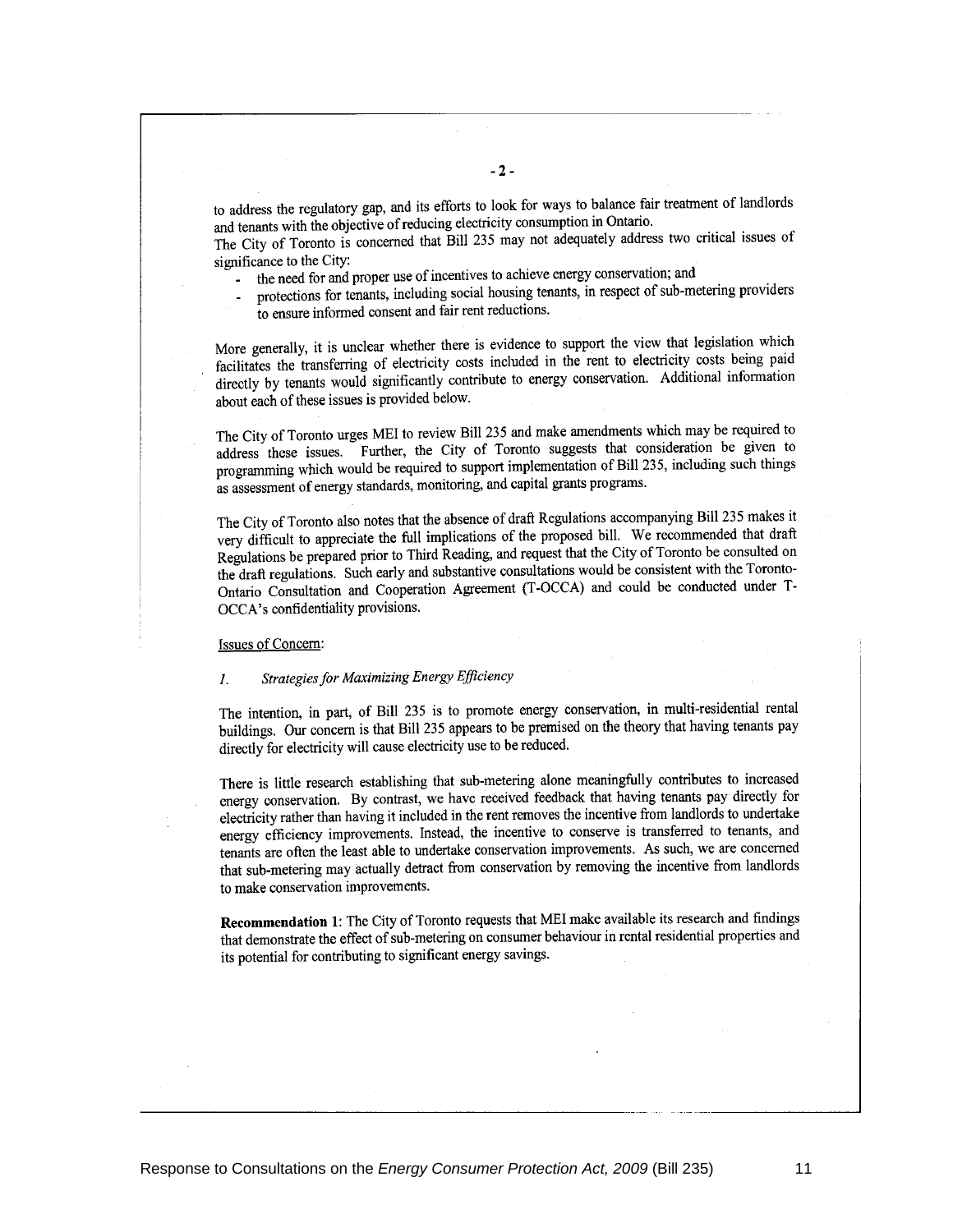In its requirements relating to initiatives that must be undertaken by landlords where sub-metering agreements have been introduced under proposed sections 137(9) and 137(10), there are no provisions for overall building energy standards to be met by building owners or for certifying when such standards are met (e.g. something akin to LEED for Existing Buildings). There are also no provisions for ongoing monitoring to ensure that energy savings continue to be met. As another example, there are neither incentives nor requirements that landlords assume conservation measures to be taken for common elements (e.g. lobby and exit lighting, building-wide HVAC). As more and more units move to paying directly for electricity, whether through the consent of the sitting tenant or upon turn-over of the unit, there may be less and less incentive for landlords to make energy saving improvements to buildings. Ongoing monitoring, over and above requiring tenants to enforce conservation through applications to the Landlord and Tenant Board or Above Guideline Applications by landlords, may be required.

**Recommendation 2:** The City of Toronto recommends that additional detail and information be provided concerning the enforcement of Bill 235 provisions. In particular, Bill 235 should provide standards and conditions for the monitoring and reporting of building energy strategies.

An effective strategy for maximizing energy conservation is through grants programs. Direct incentives to landlords to upgrade buildings and replace old equipment and appliances will directly contribute to energy savings. An added benefit is that tenants would be protected from rent increases that they might otherwise experience if the full cost of capital work were passed on into their rents. Bill 235 does not include provisions for incentive programs for building owners and tenants, which could be a useful mechanism in ensuring the conservation objectives of Bill 235 are met.

The City of Toronto provides funding for social housing providers, and currently about 28% of the City's conventional rental housing stock is social housing. However, under most of the City of Toronto's funding relationships, housing providers are limited to a specific amount for operating costs, regardless of their actual costs. This means that social housing does not respond to price signals in the same manner as market housing. Even if the installation of sub-meters were an effective energy efficiency strategy, social housing providers would have difficulty introducing such measures as a result of the financial constraints faced by their very vulnerable tenants. Accordingly, social housing providers wishing to sub-meter as an energy efficiency strategy may have difficulty doing so without specific incentive programs or assistance. Programs such as the City's Better Buildings Partnership and the Social Housing Renovation and Retrofit Program (SHRRP), have successfully resulted in social housing providers investing in measures such as energy efficient heating systems, new windows and energy efficient appliances, among other strategies.

Recommendation 3: The City of Toronto recommends that: (a) Bill 235 include provisions requiring grants and other direct incentive programs to achieve energy conservation in multi-residential rental buildings and in social housing; and (b) the Province of Ontario provide permanent program status and funding to SHRRP.

#### $\overline{2}$ . **Tenant Protection**

About 90% of Ontario rental buildings are bulk-metered, which means landlords purchase electricity for the apartment building and then provide it to their tenants as a service included in the rent. Under

 $-3-$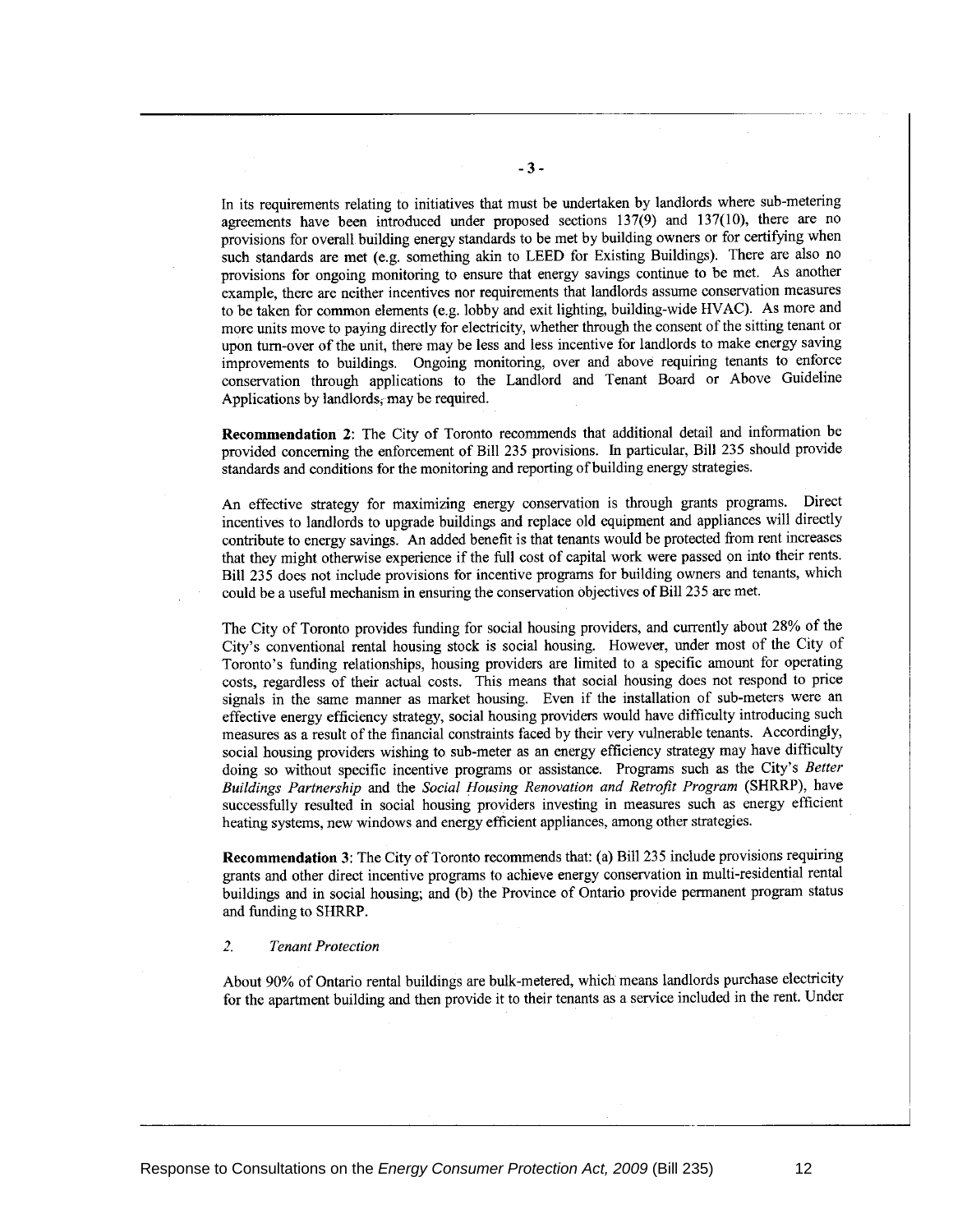Bill 235, when a building switches to sub-metering, tenants pay for their own electricity use and in return, get a reduction to their rent. As indicated in our report "Installation of Smart Meters in Residential Rental Units and its Impacts on Tenant Affordability" (attached), there are significant concerns that smart metering in the multi-residential rental sector will increase the financial burden on low-income tenants.

While we appreciate the intention of MEI to provide regulatory guidance in the wake of the OEB's decision, the City of Toronto is concerned about the following issues in relation to tenant protection:

- Once a sub-metering relationship is consented to by a tenant, that tenant and all future tenants are bound by the relationship and there is no possibility for termination;
- While the landlord is obligated to improve energy efficiency of certain appliances, there are no standards suggested, no requirements outline for authorizing that the standard has been met, and no monitoring to ensure ongoing compliance with the standard is proposed;
- Other than the upgrading of certain appliances, there are no additional energy efficiency measures that the landlord must put in place;
- Reasonable limits on administrative fees charged to tenants, rate increases, and other fees and penalties that may be charged will be required;
- The relationship between landlords, tenants and sub-metering providers remains unclear. It appears that under Bill 235 landlords may discontinue energy to a rental unit where a tenant has not paid their bills to the sub-metering provider. The exact legal relationship between the three parties should be clarified in order to add certainty and respond to one of the issues outlined by the OEB;
- Bill 235 is silent on tenant education to ensure consent is informed and supports to help them reduce electricity use, and mechanisms that we ensure that tenants have voluntarily given informed consent. There is no "cooling off" period on the consent. Overall, Bill 235 appears to assume that the Landlord and Tenant Board will be available to resolve tenant concerns and disputes between landlords and tenants, transferring the burden of enforcing the obligations under the Act aimed at achieving provincial conservation goals to the parties. A proactive approach that avoids costly disputes is suggested; and
- As buildings are whole systems, there is an interrelationship between the types of energy used. As such, the regulations setting out the information to be provided to tenants and the required building efficiency standards should include a full assessment of building operation conditions.

Recommendation 4: We recommend that MEI include the protections for tenants as outlined above.

Recommendation 5: We recommend that, as part of the implementation of Bill 235, information and training tools on energy saving measures be prepared, distributed and conducted for tenants.

 $-4-$